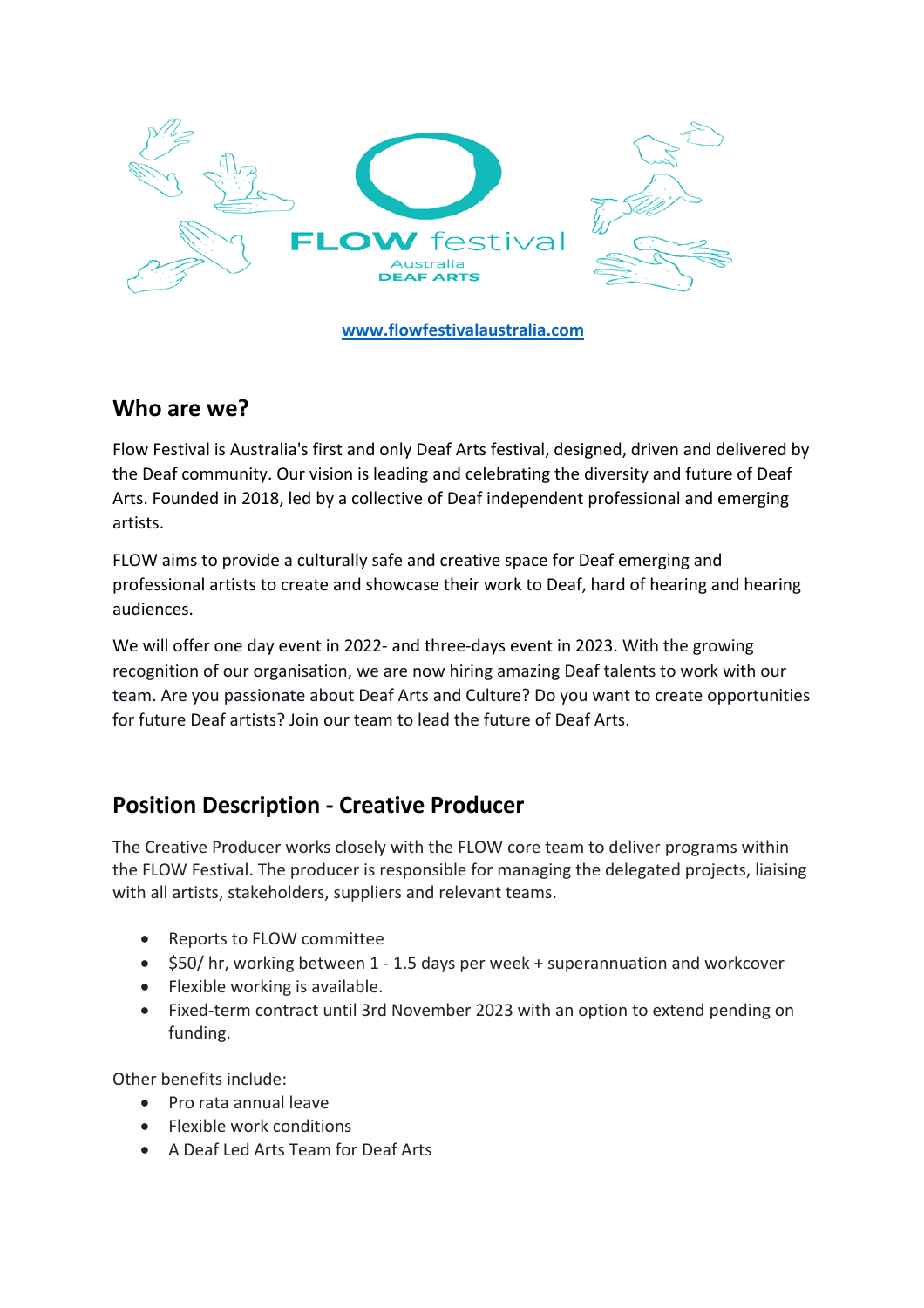# **Role and Responsibilities**

- Successfully deliver to a high standard the delegated projects as part of FLOW Festival 2022/2023.
- Manage and finalise all aspects of programming functions, both creative and administrative with the FLOW team
- Maintain high standards of administration and communications at all times.
- Scouting and recruiting potential staff for the selection panel with FLOW team
- Develop active networks with festival sponsors, partners, friends, artists, arts organisation and the Deaf community.
- Develop, sustain and promote significant and positive relationships with the local, interstate and international community of artists, performers and presenters
- Develop a 5 years business plan with the senior producer and Flow team
- Engage fully in the FLOW festival events which may mean extended hours and expanded duties during the Festival period ( followed by time inlieu)
- Work collaboratively with the FLOW core team.
- Lead, organise and produce documentation of all Arts/Performances for FLOW festival with the Technical Producer
- Provide clear and concise delegated tasks in line with approved position descriptions to the staff you are responsible for supervising in a timely and supportive manner.
- Coordinate regular meetings for internal staff and committee
- Collaborate with the Marketing coordinator /FLOW team for promotion and marketing audience
- Actively contribute to a safe diverse cultural environment for all FLOW team, staff, artists, volunteers, audience and stakeholders.
- Review and accurately track project timelines for the delegated projects in consultation with Technical Producer, in line with key production deadlines
- Maintain clear and collaborative communication with all persons involved in the FLOW festival projects.
- Fulfil all legal requirements related to program activities re Risk Assessment

# **Selection Criteria**:

- Lived experience of Deafness
- Passion and commitment to Deaf Arts and Culture
- Highly competent administration and management skills
- Experience in engaging/networking and working with artists and communities
- Excellent communication skills with demonstrated ability to develop and maintain strong relationships
- Resilience and ability to work effectively independently and collaboratively